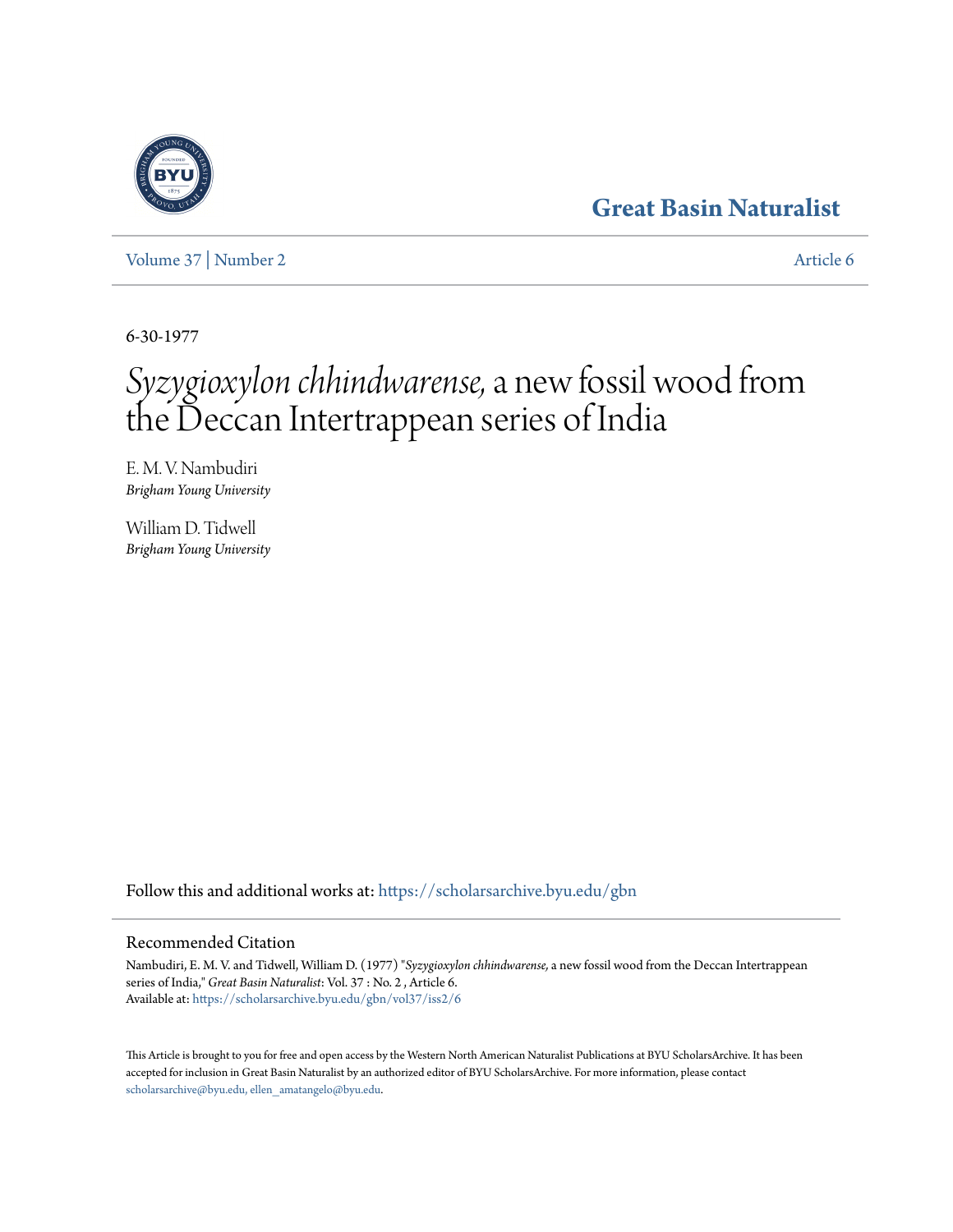#### SYZYGIOXYLON CHHINDWARENSE, A NEW FOSSIL WOOD FROM THE DECCAN INTERTRAPPEAN SERIES OF INDIA

E. M. V. Nambudiri' and William D. Tidwell'

Abstract.— A petrified wood related to genera of the family Myrtaceae was collected from the Deccan Inter trappean Series of India. On comparison with fossil woods of this family, it most closely resembles Syzygioxylon Ingle (1973). The specimen differs from described species of Syzygioxylon and, therefore, it is proposed as the new species Syzygioxylon chhindwarense.

Fossil wood resembling species of Eugenia (Myrtaceae) has been collected from a black chert in the Deccan Intertrappean beds near the Mohgaon Kalan locality in Chhindwara District, Madhya Pradesh, India. Myrtaceous woods have been described previously from these formations by Ingle (1973) and Patil and Singh (1974). Prakash (1965) reviewed reports on dicotyledonous woods from India and the Far East which included those from this locality. Since then, additional fossil woods from the Mohgaon Kalan locality have been described by Chitaley and Patel (1971), Chitaley and Patil (1972), Chitaley and Kate (1972), and Nambudiri and Tidwell (1975).

#### **DESCRIPTION**

The specimen is <sup>37</sup> mm in diameter and consists of secondary xylem. The xylem isdiffuse porous, and two growth rings are faintly visible to the unaided eye. Vessels are numerous, small, and faintly visible to the unaided eye, although they are distinct under a hand lens. They are round to oval, with a tangential diameter of  $77.5 \mu m$  to 116  $\mu$ m and a radial diameter of 145  $\mu$ m to 164  $\mu$ m. They are mostly solitary, occasionally in pairs and rarely in radial multiples of 2 to 4 vessels (Figs, la, 2a). Distribution of these vessels is 85 per sq cm. They have simple, oblique perforation plates (Fig. lb). The vessel wall is  $2.5 \mu m$  in thickness. Intervascular pit pairs are round to oval, alternate, and vestured (Fig. Id). They have a mean diameter of  $4.2 \mu m$ .

Parenchyma is paratracheal, either scanty or vasicentric (Fig. 2b). Generally, they form one or two layers around the vessels. These are 41  $\mu$ m long and 7  $\mu$ m broad. Vessel to parenchyma pits were not observed.

Rays (Fig. Ic) are extremely fine to moderately fine, faintly visible to the unaided eye. They are heterogeneous and uniseriate as well as 2-4 seriate. Some of the multiseriate rays are fused by their tips. Uniseriate rays range from 68  $\mu$ m to 240  $\mu$ m long. Multiseriate rays are from  $435 \mu m$  to  $659 \mu m$  in length. The former has a mean width of 9  $\mu$ m, whereas the latter are 30 um in width.

Vessel to ray pits (crossfield pitting) are similar to intervascular pit pairs (Fig. 2d).

Fibres are libriform and nonlibriform and thin walled. They are  $388 \mu m$  long and 14  $\mu$ m broad. Fibres are polygonal in cross section and are septate as well as nonseptate (Fig. 2c).

#### **Discussion**

The fossil wood of Syzygioxylon chhindwarense is similar to members of the Ochnaceae, Sonneratiaceae, Vochysiaceae, Punicaceae, Dipterocarpaceae, and Myrtaceae families. Wood of Ochnaceae plants with very scanty parenchyma differ from the occasional occurrence of the vasicentric

<sup>&#</sup>x27;Department of Botany and Range Science, Brigham Young University, Provo, Utah 84602.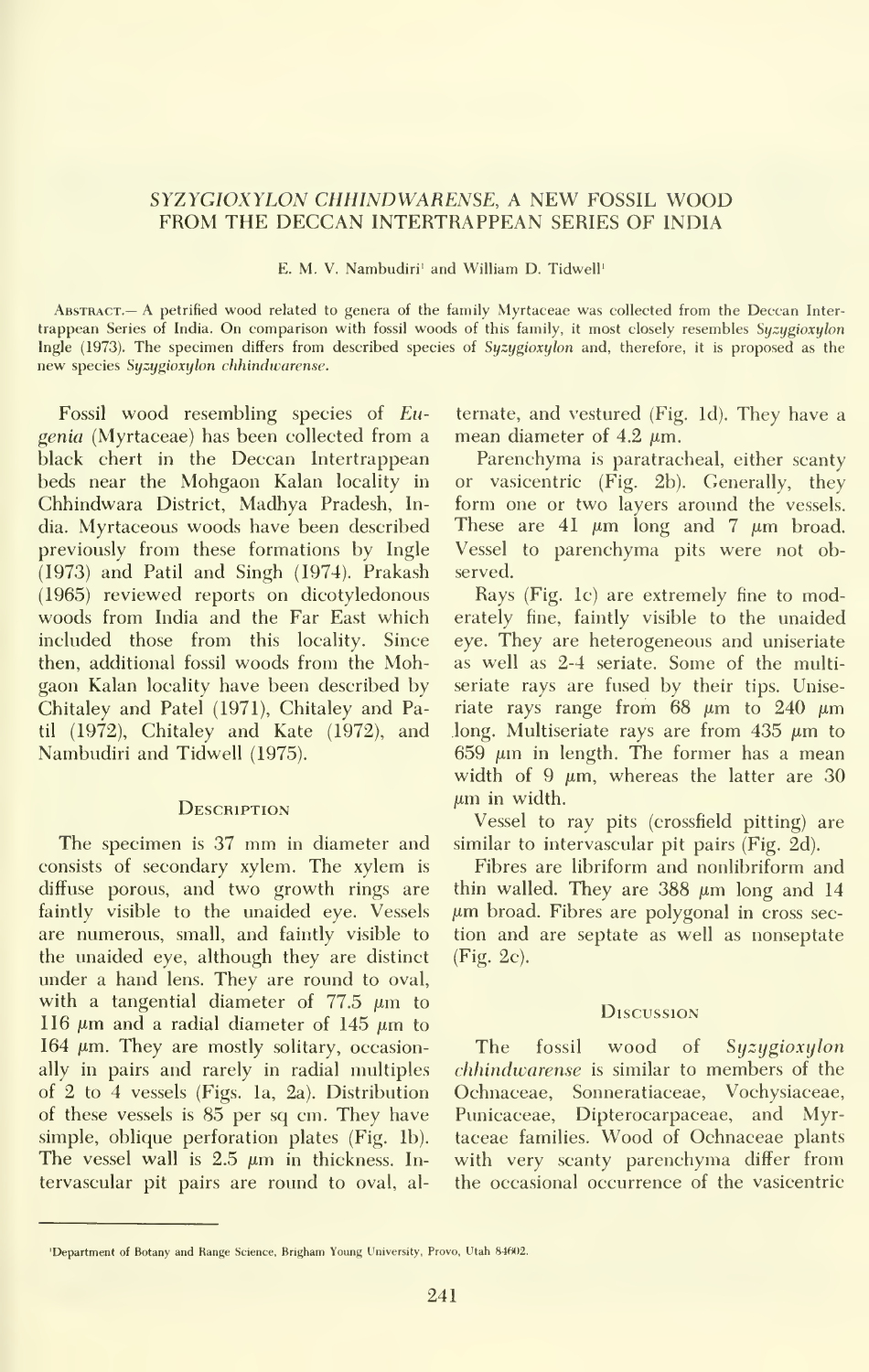type in the present wood. The aliform confluent parenchyma in genera of the Vochysiaceae separates the xylem of this family from S. chhindivarense. The xylem of Sonneratiaceae has exclusively uniseriate rays. Xvlem of punicaceous genera lacks paren chyma, whereas woods of Dipterocarpaceae contains apotracheal parenchyma rather than the paratracheal type of S. chhindwarense. Thus our specimen differs from these families. However, it is similar to several taxa of the Myrtaceae. The paratracheal scanty or vasicentric parenchyma, as ob served in the present wood, is contained in the myrtaceous genera Eucalyptus, Gonidesia, Xanthostemon, and Eugenia. In contrast, vessel multiples are fewer in S. chhindivarense than in Eucalyptus. Rays of Gonidesia and Xanthostemon differ from those of our specimen. They are up to 8 cells wide in Gonidesia and from 4 to 6 cells wide in Xanthostemon. Eugenia is, therefore, the closest extant genus to S. chhindivarense.

Vessel arrangement, nature of the inter vascular pit pairs, and type of rays in Eugenia correspond to that of the present wood. Eugenia Linn, is one of the largest genera of tropical plants, with about 1000 species—of which some 150 are represented in the lowlands and mountains of the Malaysian Peninsula (Desch 1954) and four are commercial timbers of India (Pearson and Brown 1932). The common name for this genus isKelat in Malaysia and Makaasin in the Philippines. Species of Eugenia range in size from dwarfed and shrubby treelets of the mountain tops to the medium-sized or quite large trees in the lowland forests. The anatomical structure of the wood of Eugenia is similar, but there is an appreciable variation in the amount and, to some degree, the distribution of wood parenchyma in different species. Some species of Eugenia have apotracheal parenchyma, whereas in others it is aliform confluent. In Eugenia nitidula Ridl., as in other species of this genus, the parenchyma is paratracheal

vasicentric and only occasionally confluent. Thus no one species is entirely like our specimen. Other similar species are E. longiflora (Presl.) Vill., E. polyantha Wight, E. rhamphiphylla Craib, and E. tetraptera var. pseudotetraptera Herd.

S. *chhindwarense* varies from the above mainly in its parenchyma distribution. It lacks either the confluent or aliform paren chyma that is present in the others. However, it is similar in having more distinct growth rings, which also occur in £. cumingiana Vidal and E. rhamphiphylla. This feature stands out because one characteristic of the genus is the general lack or inconspicuous nature of the growth rings. Two features that are often present in some species of Eugenia but lacking in our fossil form are frequent tyloses and traumatic gum ducts, the latter occurring horizontally in the rays of some species of Eugenia.

The present wood demonstrates closest affinities to described species of the fossil genus Syzygioxylon Ingle. However, there are sufficient differences between them and our specimen to propose ours as the new species, Syzygioxylon chhindwarense.

Ingle (1973) described Syzygioxylon mandlaense from the Mandla District in Madhya Pradesh, India. This species shows both paratracheal and metatracheal paren chyma, a condition differentiating it from the present specimen. In proposing Syzygioxylon as a new genus. Ingle (1973) demonstrated similarities between the living genus Syzygium and his taxon. However, many species of Syzygium with which he compared his specimen have been placed in Eugenia by Pearson and Brown (1932).

From the Mohgaon Kalan locality, Patil and Singh (1974) reported Syzygioxylon mohgaoense. This species has metatracheal parenchyma along with the paratracheal vasicentric type. In S. mohgaoense the vasi centric parenchyma becomes aliform. Kra mer (1974) described <sup>a</sup> myrtaceous wood from the Tertiary beds of Java under the name Syzygioxylon bataviae. However, he

Fig. 1. Syzygioxylon chhindivarense sp. nov.: a) Transverse section illustrating vessel distribution (X45). b) Vessels with simple perforation plates (X50). c) Tangential section showing narrow rays (XllO). d) Vessel exhibiting alternating, vestured intervascular pitting (X900).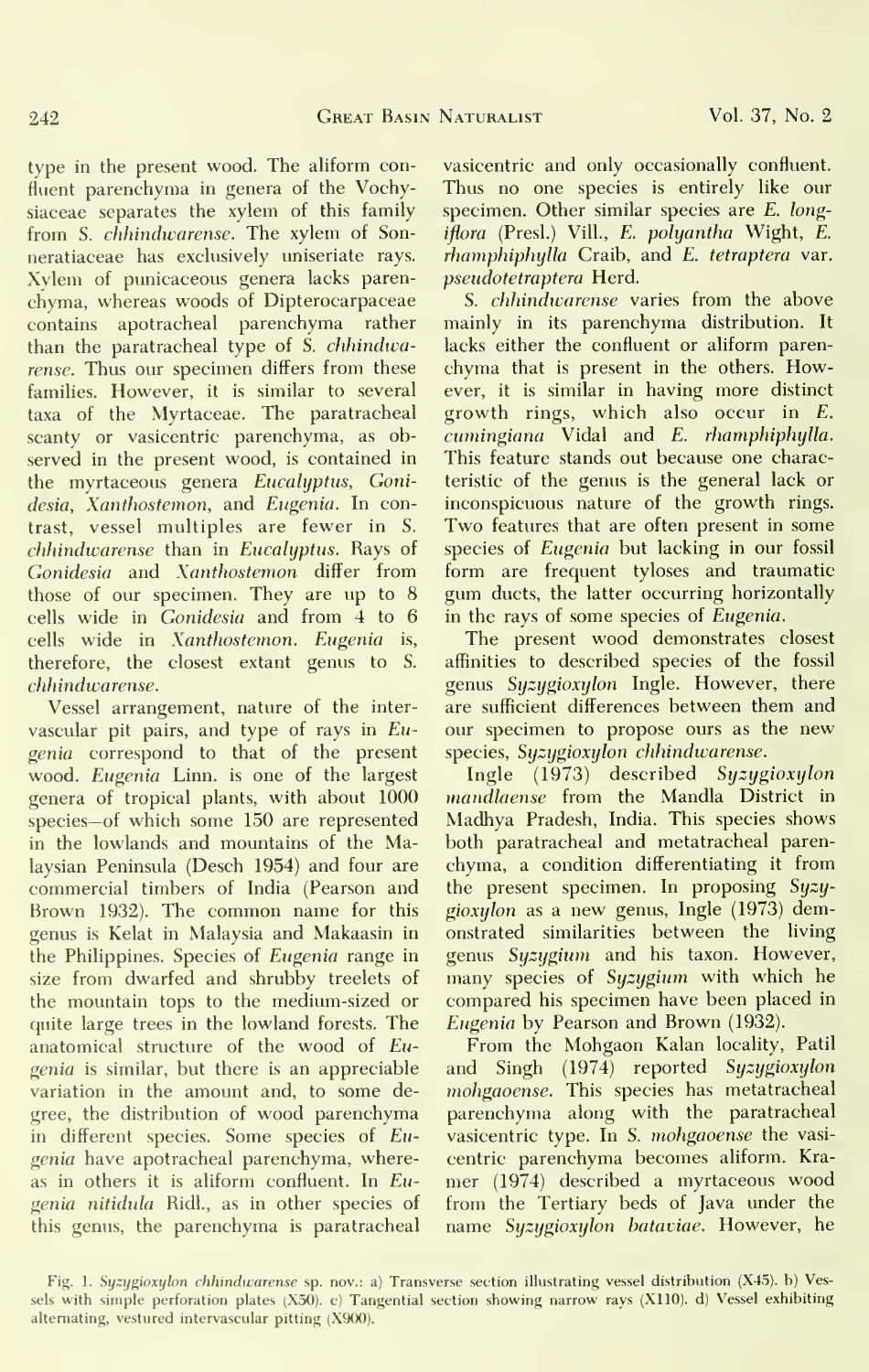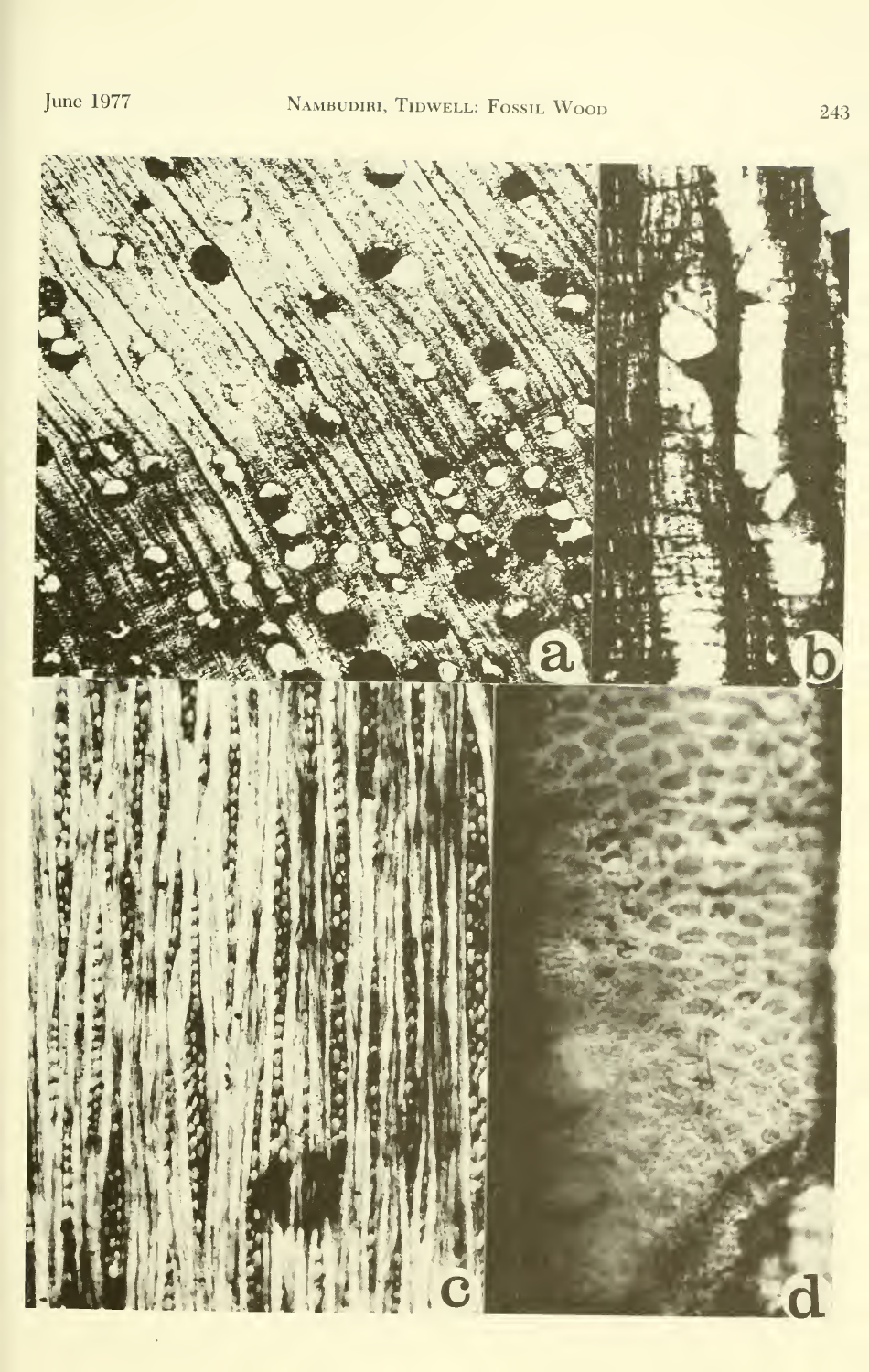was not aware of the institution of the genus Syzygioxylon by Ingle (1973) and treated Syzygioxylon as a new genus in his paper (Kramer 1974). Syzygioxylon bataviae has paratracheal aliform parenchyma. The short lateral extensions of the aliform paren chvnia in this species unite and form dis continuous confluent strands.<br>Regardless of these differences,

Regardless of these differences, S. chhindwarense shows resemblances to S. mandlaense Ingle (1973) and S. bataviae Kramer (1974). The similarities are in the arrangement of vessels and in the septate and nonseptate fibres. However, the wood is closer to S. mohgaoense Patil and Singh (1974) than to the other two species. The characteristics common to S. mohgaoense and S. chhindwarense are the nature and ar rangement of vessels, some united rays, and the septate or nonseptate fibres. However, they differ from each other in the total ab sence of metatracheal diffuse parenchyma and the presence of vestured pits in the present specimen. Shallom (1960) described a similar fossil wood, Barringtonioxylon deccanense, from the Intertrappean beds of Mahurzari. She assigned it to the family Lecythidaceae, whereas Chowdhury (1965) considered it to be a member of the Myrtaceae. However, Chowdhury (1965) suggested that B. deccanense be reinvestigated.

Myrtaceae is probably the oldest representative of Myrtales (Muller 1970) and possibly extended back into Cenomanian time (Penny 1969). From the Eocene Green River Formation of northwestern Colorado and northeastern Utah, MacGinite (1969) report ed a leaf impression Eugenia americana. E. arenaceafonnis was described earlier from the Oligocene Florissant flora of Colorado (MacGinite 1953). Myrtaceous fossils are also known from Eocene of Europe (Krutzsch 1967) and Cretaceous of Argentina (Menendez 1972). The family is esti mated to contain over 70 genera and about 2,800 species of trees and shrubs, widely distributed throughout the tropical and subtropical regions of the world. Members of this family occur especially in the hot zones of low rainfall bordering on the tropics rather than in the rain forest belt (Desch 1954). Raven and Axelrod (1974) noted that

they are abundant in tropical Asia, South America, and Australia.

Several researchers (Dadswell and Ingle 1947, Pike 1956, Chattaway 1959, Schmid 1972) have studied the taxonomic problem of Eugenia and Syzygium. They, generally, followed Merril and Perry (1938) in suggesting that genus Eugenia be restricted to species of the New World and Syzygium be utilized for the majority of species of this taxon in the Old World.

In comparing the fossil species of  $Syzy$ gioxylon with the criteria used by Dadswell and Ingle (1947) for separating Eugenia and Syzygium, two species (S. chhindwarense and S. mandlaense) have more characters in common with Eugenia than Syzygium. This is interesting considering that their collection localities are in the Old World and not the New. This paradox can be partially ex plained by speculating upon the origin of Eugenia and Syzygium. The origin of these two genera may have been from <sup>a</sup> common ancestor such as Syzygioxylon.

#### Diagnosis of Species

Syzygioxylon chhindwarense, nov. sp., wood diffuse porous, two growth rings faintly visible; vessels numerous; solitary, in pairs or in radial multiples of 2 to 4; tan genial diameter 77.5  $\mu$ m to 116  $\mu$ m radial diameter, 145  $\mu$ m to 164  $\mu$ m, vessel wall 2.5  $\mu$ m thick; perforation simple, plates obliquely placed; intervascular pit pairs round to oval, alternate,  $4.2 \mu m$  in diameter, vestured; parenchyma paratracheal, vasicentric or scanty; rays extremely to moderately fine, uniseriate rays 68  $\mu$ m to 240  $\mu$ m long and 9  $\mu$ m broad, multiseriate rays 435  $\mu$ m to 659  $\mu$ m in length and 30  $\mu$ m in width; vessel ray pits similar to intervascular pit pairs; fibres libriform and nonlibriform, mostly aseptate but few septate,  $388 \mu m$ long and  $14 \mu m$  broad, polygonal in cross view.

HoLOTYPE.-MOG 69/N (To be deposited at the Birbal Sahni Institute of Paleobotany, Lucknow, India.)

Locality.— Mohgaon Kalan Horizon.— Deccan Intertrappean Series Age.— Early Eocene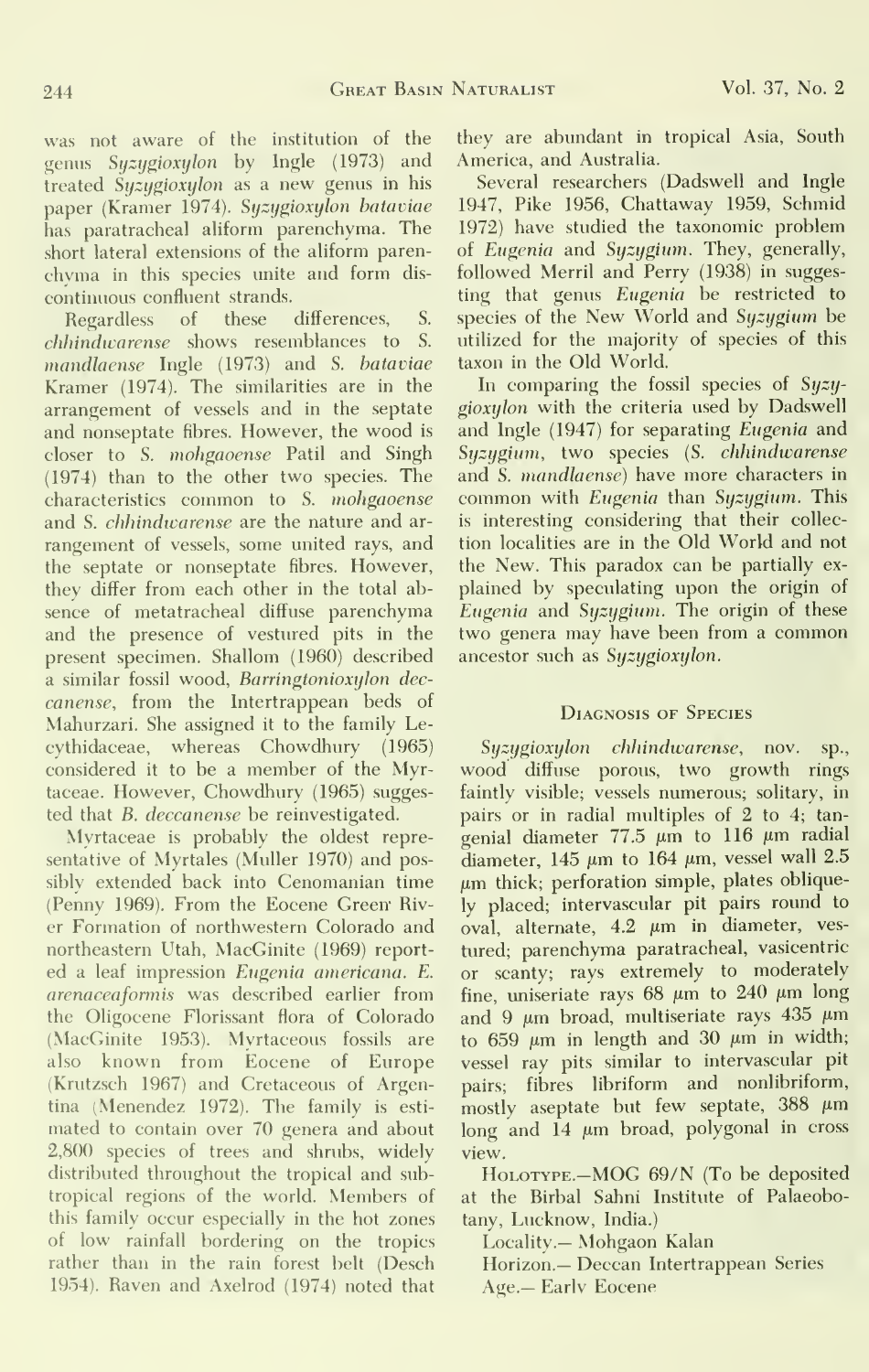

Fig. 2. Syzygioxylon chhindwarense sp. nov.: a) Close up of radial multiple of two vessels (X145). b) Vessel in transverse section with vasicentric parenchyma (X340). c) Tangential section showing nonseptate fibres (X450). d) Vessel to ray pits (crossfield pitting) on vessel. Note their similarity to the intervascular pitting (X620) (See Fig. Id).